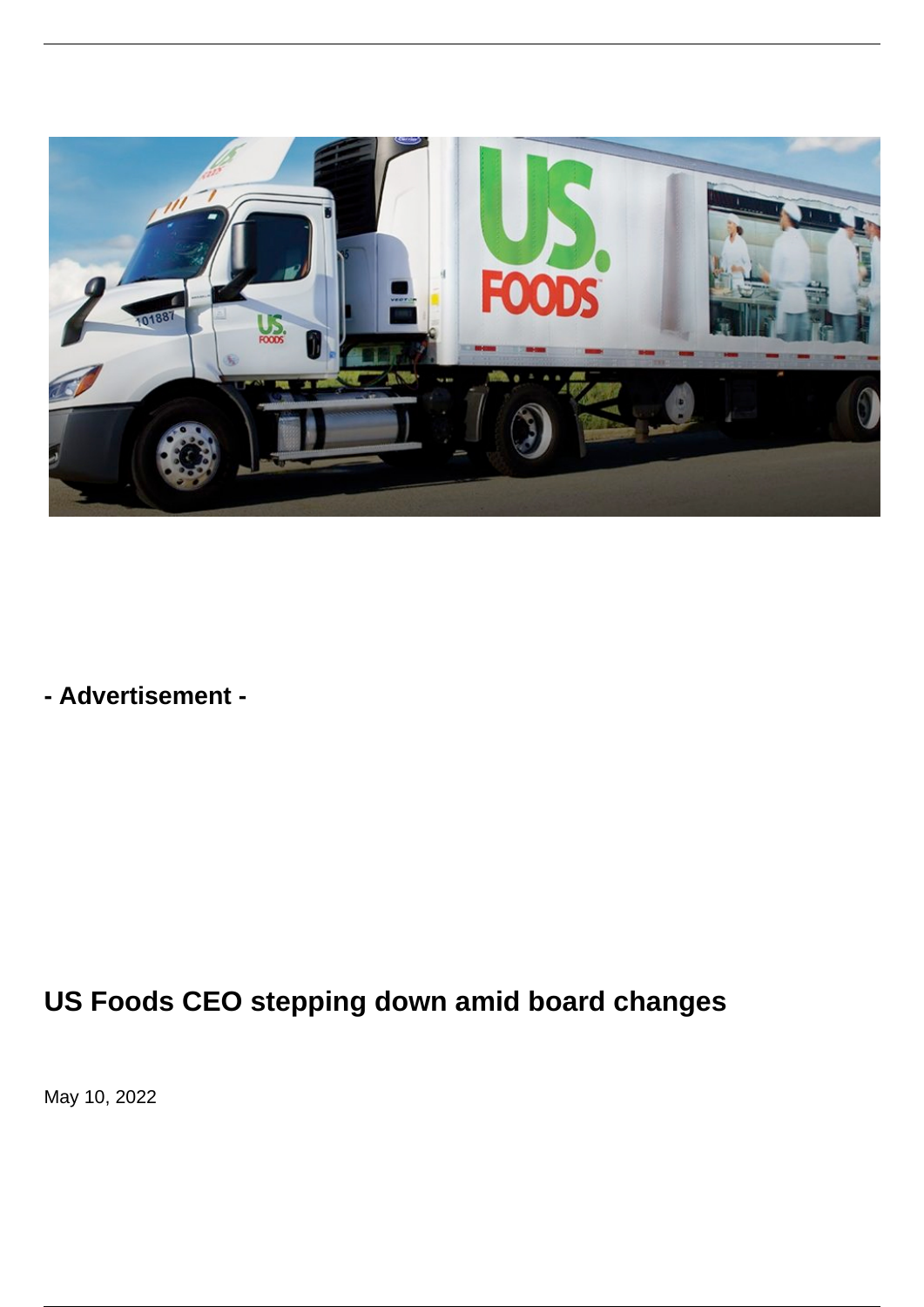US Foods Holding Corp., one of the largest foodservice distributors in the United States, announced a transition of CEO Pietro Satriano. The company also announced changes to its board of directors in connection with a cooperation agreement with Sachem Head Capital Management LP.

Satriano is leaving the company and will not stand for re-election as director at the upcoming 2022 annual meeting of shareholders. Robert M. Dutkowsky has been appointed executive chair and Andrew Iacobucci has been appointed interim CEO. Dutkowsky currently serves as non-executive chairman of the board and Iacobucci currently serves as chief commercial officer. To identify a permanent CEO, the board has formed a five-member search committee.

Dutkowsky said, "After careful consideration, the board determined that it is time for a change in leadership at US Foods. On behalf of the entire board, I want to thank Pietro for his dedication and leadership to US Foods over the last 11 years and for guiding the company through the pandemic. As we navigate this transition, US Foods remains well positioned to capitalize on the opportunities ahead to generate significant value for our shareholders."

"Since joining the company in 2017, Andrew has been a proven leader. As our chief commercial officer with in-depth knowledge of our customers, he has been actively involved in our ongoing efforts to profitably drive market share and optimize gross margins — two key pillars of our balanced longrange plan. The board is grateful that Andrew has agreed to step into the Interim CEO role and is confident he is the right person to lead us through this transition. I look forward to working closely with him and the rest of our exceptional management team as we continue to execute our strategy," said Dutkowsky.

"US Foods is off to a great start in 2022 and our recent financial performance highlights the strong early progress we are making against the initiatives that support our long-range plan," said Iacobucci. "I look forward to working closely with Bob, the rest of the management team and our associates to continue building our momentum, with a focus on driving improved top and bottom-line results."

"It has been an honor to have led such a remarkable team committed to making US Foods one of America's great food companies, and I am proud of all that we have achieved together," said Satriano. "I wish Bob, Andrew and the entire team continued success."

Pursuant to the cooperation agreement with Sachem Head, the board's nominating and corporate governance committee has appointed James J. Barber Jr., Scott D. Ferguson and David A. Toy as new independent directors, effective May 18, 2022. Ferguson and Toy will join the CEO search committee.

Following the 2022 annual meeting of shareholders on May 18, the US Foods Board will comprise 13 directors, all of whom will be independent. This includes the additions of Barber, Ferguson and Toy, and the departure of John A. Lederer, who has informed the company that he is not standing for reelection.

"We are pleased to welcome Jim, Scott and David to our Board," said Dutkowsky. "Each brings experience in key areas relevant to our business that will be valuable as we continue to implement our long-range plan, including supply chain, food industry leadership and corporate governance."

"Today's agreement is the result of a constructive dialogue with US Foods' board about future opportunities for the company to deliver on its long-range plan and generate value for all shareholders," said Ferguson, founder and managing partner of Sachem Head. "I look forward to a